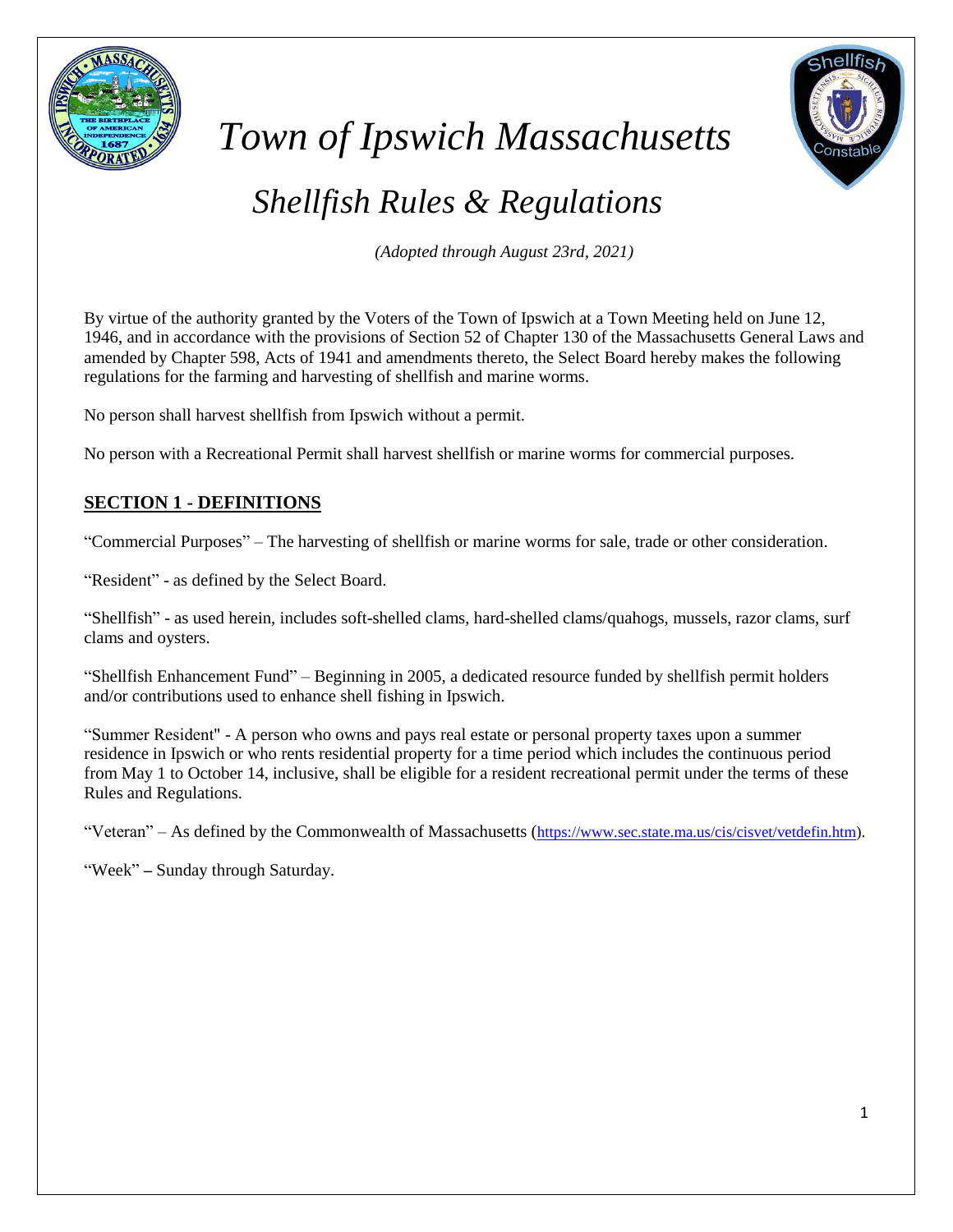# **SECTION 2 - FEES**

|                                                                                         |            | Shellfish                            |              |
|-----------------------------------------------------------------------------------------|------------|--------------------------------------|--------------|
| <b>Commercial Permits</b>                                                               | Permit Fee | <b>Enhancement Fund</b>              | <b>Total</b> |
| Commercial - Resident                                                                   | \$400.00   | \$50.00                              | \$450.00     |
| Commercial - Resident<br>70 years of age and older                                      | \$0.00     | \$50.00                              | \$50.00      |
| Commercial - Resident Student                                                           | \$200.00   | \$50.00                              | \$250.00     |
| <b>Recreational Permits</b>                                                             | Permit Fee | Shellfish<br><b>Enhancement Fund</b> | <b>Total</b> |
| Resident-Annual                                                                         | \$30.00    | \$10.00                              | \$40.00      |
| Non-Resident Veteran - Annual**<br>(Massachusetts resident)                             | \$30.00    | \$10.00                              | \$40.00      |
| Resident - Annual<br>70 years of age and older                                          | \$0.00     | \$10.00                              | \$10.00      |
| Non-Resident Veteran - Annual**<br>(Massachusetts resident)<br>70 years of age or older | \$0.00     | \$10.00                              | \$10.00      |
| Resident Family - Annual                                                                | \$40.00    | \$10.00                              | \$50.00      |
| Non-Resident Daily<br>(Massachusetts resident)                                          | \$20.00    | \$0.00                               | \$20.00      |
| Non-Resident Annual<br>(Massachusetts resident)                                         | \$150.00   | \$10.00                              | \$160.00     |
| Non-Resident Daily<br>(Out-of-state resident)                                           | \$20.00    | \$0.00                               | \$20.00      |

\*\* To be eligible for Veteran's fee, proof of Veteran status and Massachusetts residency must be presented with application.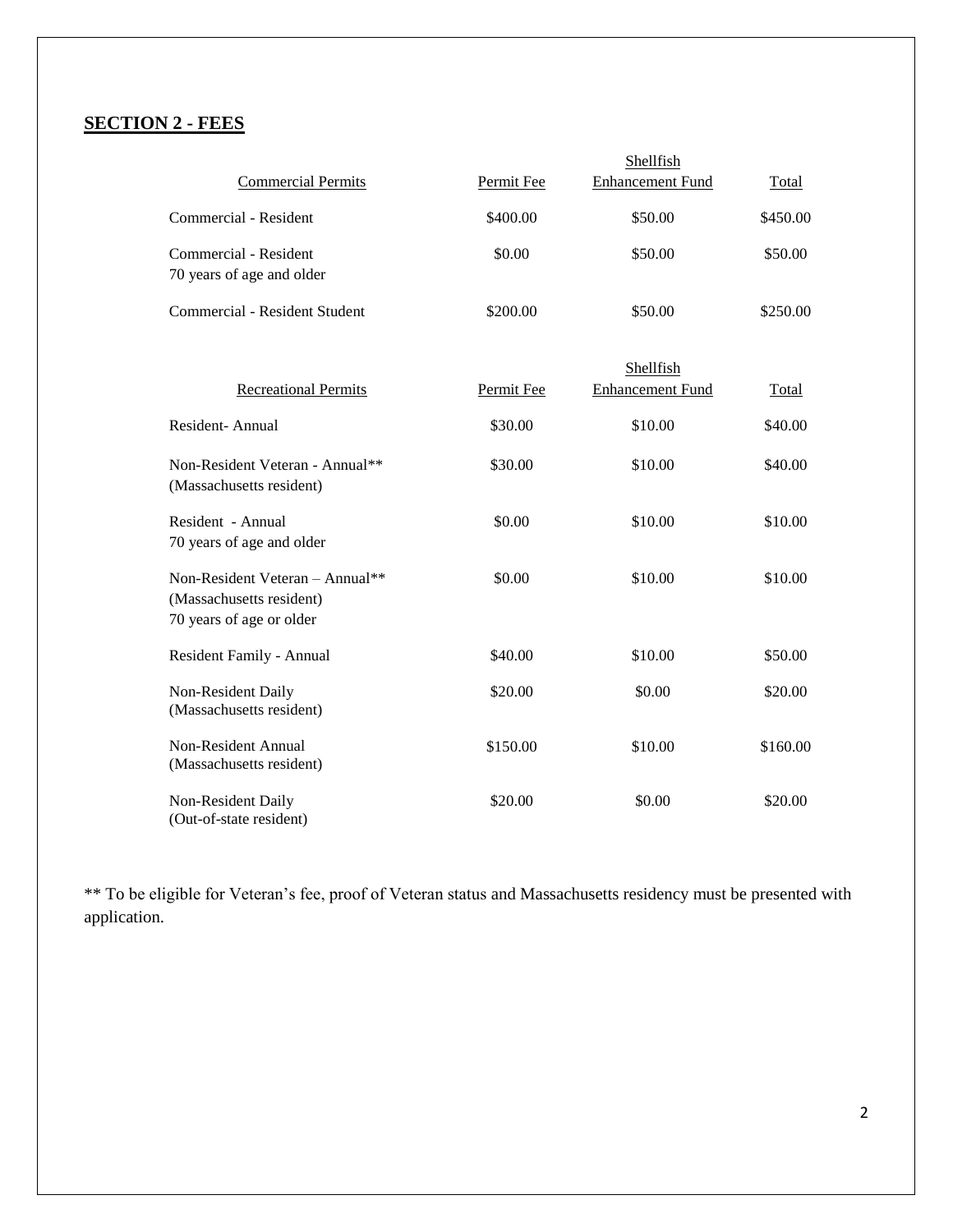# **SECTION 3 - COMMERCIAL PERMITS**

No person shall harvest shellfish for commercial purposes without a permit issued by the Select Board in accordance with the provisions of this Section.

Any person who is an Ipswich resident may be granted a permit for the harvesting of shellfish by means of his or her own labor for commercial purposes.

The harvest limit is three hundred (300) pounds of shellfish (excluding oysters and sea clams) per permit holder per day until October 1, 2022. The harvest limit shall be one hundred eighty (180) pounds of shellfish (excluding oysters and sea clams) per permit holder per day beginning October 2, 2022. The holder of a commercial permit shall have a daily harvest limit of thirty (30) oysters and a weekly harvest limit of sixty (60) oysters. Sea clams and American Oysters may be harvested on a commercial permit for personal use only, but sales of either species are strictly prohibited. The limit for sea clams is thirty (30) per day and sixty (60) per week.

Unless otherwise temporarily suspended by vote of the Select Board, commercial shell fishermen shall be restricted to harvesting only one tide per day from May 1 to September 30, inclusive. The tide would be the choice of the permit holder.

The fee for a resident commercial permit is \$450 per year payable to the Town of Ipswich upon application filed with the Town Clerk's office. The fee includes \$400.00 for the permit and \$50.00 for the Shellfish Enhancement Fund.

The Select Board may grant a commercial permit, without fee, to any Ipswich resident who is seventy (70) years of age or older, and can demonstrate that he or she has held an Ipswich commercial permit for any five (5) permit years. This "over 70" commercial permit shall only be issued after payment of \$50.00 is made to the Shellfish Enhancement Fund each permit year. Each year, the holder of an "over 70" commercial permit will be required to perform one (1) enhancement task, or be assessed an additional \$100.00 the following permit year, payable to the Shellfish Enhancement Fund. If the permit holder fails to perform an enhancement task or pay the additional fee, their permit will not be renewed the following season.

The cap for commercial permits is 125 permits. All permit holders in the prior year shall have the right of first refusal to renew their permit the following year. Student commercial permits (as provided below) and permit holders seventy (70) years of age or older are excluded from this cap. The remaining available permits shall be issued through a public lottery process prior to the start of the commercial shell fishing season. Individuals wishing to be placed into the lottery must first be placed on the lottery list, established during the lottery application period of December 1 through December 31. A new lottery list shall be created each application period.

Applications to renew resident commercial permits must be received by the Town Clerk between December 1 and March 1, inclusive. If March 1 falls on a weekend or a day that Town Hall is closed, the deadline shall be the close of business on the next business day. The Select Board shall review the applications for said permits and renewals thereof during the month of March and issue permits, effective April 1 of each year, to those applicants the Board deems qualified.

No commercial permit shall be issued until evidence of a State commercial shell fishing permit has been presented and copied, and full payment of the applicable fees has been made.

Provisional Commercial Permits. The Select Board may consider applications for commercial permits outside of the application period, provided permits are available under the cap of 125 commercial permits. If a provisional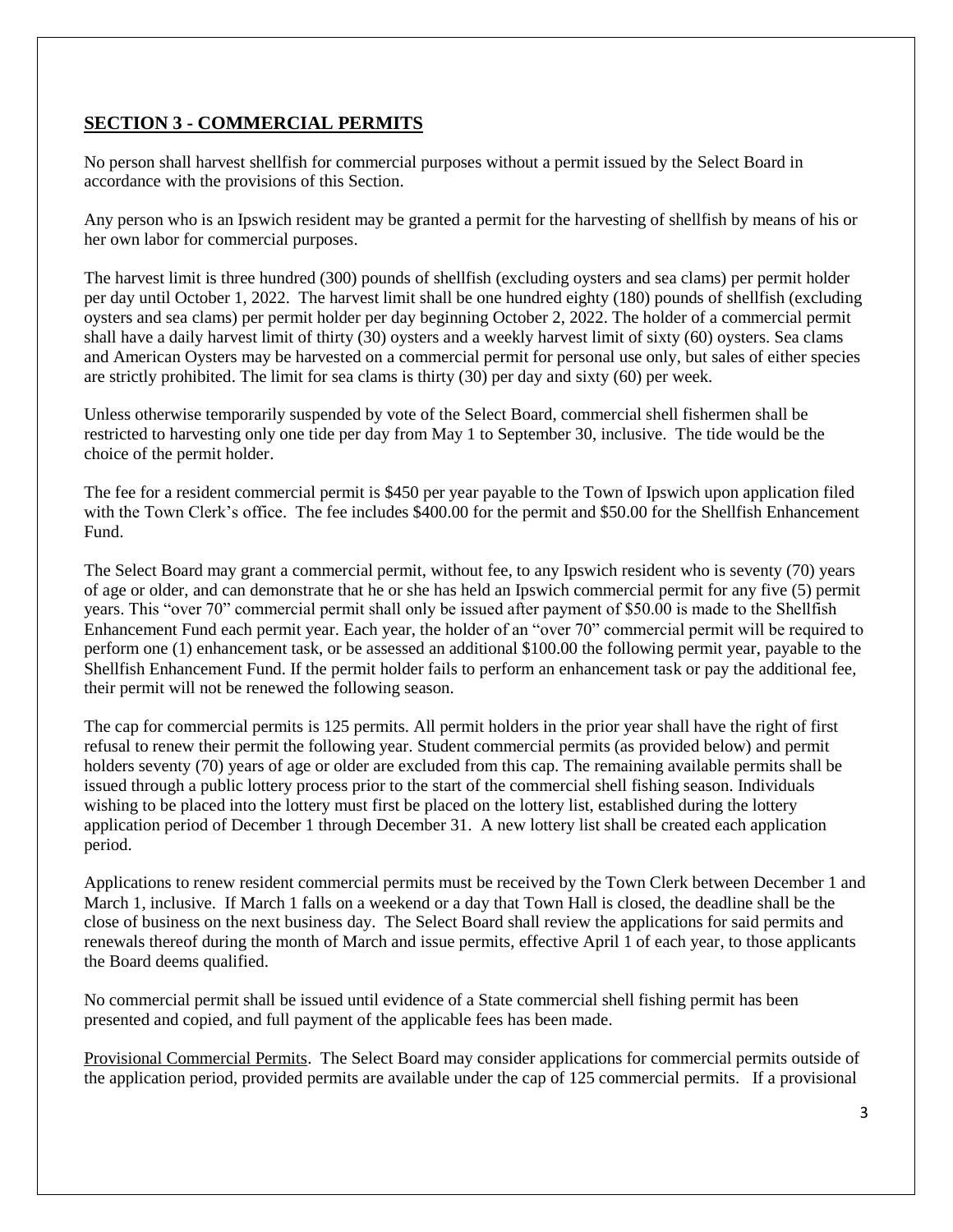permit is approved by the Select Board, the applicant has thirty (30) days to pick up the permit and pay all associated fees or the permit is forfeited. If the applicant fails to finalize the permit process and forfeits the permit, they are disqualified from re-applying for a provisional permit that permit year.

No person holding a commercial shellfish permit shall harvest shellfish from any area which has been designated as being restricted by the Select Board for recreational harvesting. The following areas are designated as Recreational Harvesting Only:

- 1. Richard's Grounds (Area N4)
- 2. Mitchell's Ground (Area N4)

During the period May 1 to September 30 of each year, inclusive, the holder of a commercial permit who harvests shellfish from any flat north of Little Neck (State designated area N4) is required to utilize the Eagle Hill landing as the designated landing area.

All shellfish harvested must be landed no later than one-half (1/2) hour after sunset. No shellfish shall be harvested earlier than one-half (1/2) hour before sunrise.

Every commercial permit holder will perform one (1) conservation, enhancement, or predator control task as defined by the Constable during the permit year or pay an additional \$100.00 into the Shellfish Enhancement Fund. If the permit holder fails to perform an enhancement task or pay the additional fee, their permit will not be renewed the following season.

#### Student Commercial Permits.

A person who is a full time resident and full time student, having completed the  $8<sup>th</sup>$  grade and reached the age of 14 years old by April 1<sup>st</sup> of the year of application, may apply to the Town Clerk for a student commercial shell fishing permit during the period of December 1 to December 31, inclusive. At the time of application, the individual must present written evidence from his or her current school of attendance that he or she is a bona-fide full time student, and their primary residence is in Ipswich. Individuals who have attained the age of 19 years old, or have received their High School Diploma on or before December 1 of the year of application shall not be eligible for the student commercial permit.

No student commercial permit shall be issued until evidence of a State commercial shell fishing permit has been presented and copied by the Town Clerk.

The \$250 fee associated with the student permit shall be paid in full at the time of issuance on April 1 with \$50.00 of said fee being deposited into the Shellfish Enhancement Fund.

Student commercial permits have a separate cap of five (5), and will be awarded through a lottery process. There is no implied right to a student permit from year to year. There will be no "provisional" student commercial permits if not all five (5) are issued.

The student commercial shell fishing season commences on April 1 and ends on September 30.

All student commercial permits shall be subject to the same state laws, local regulations and daily harvest limits as a regular commercial shell fishing permit.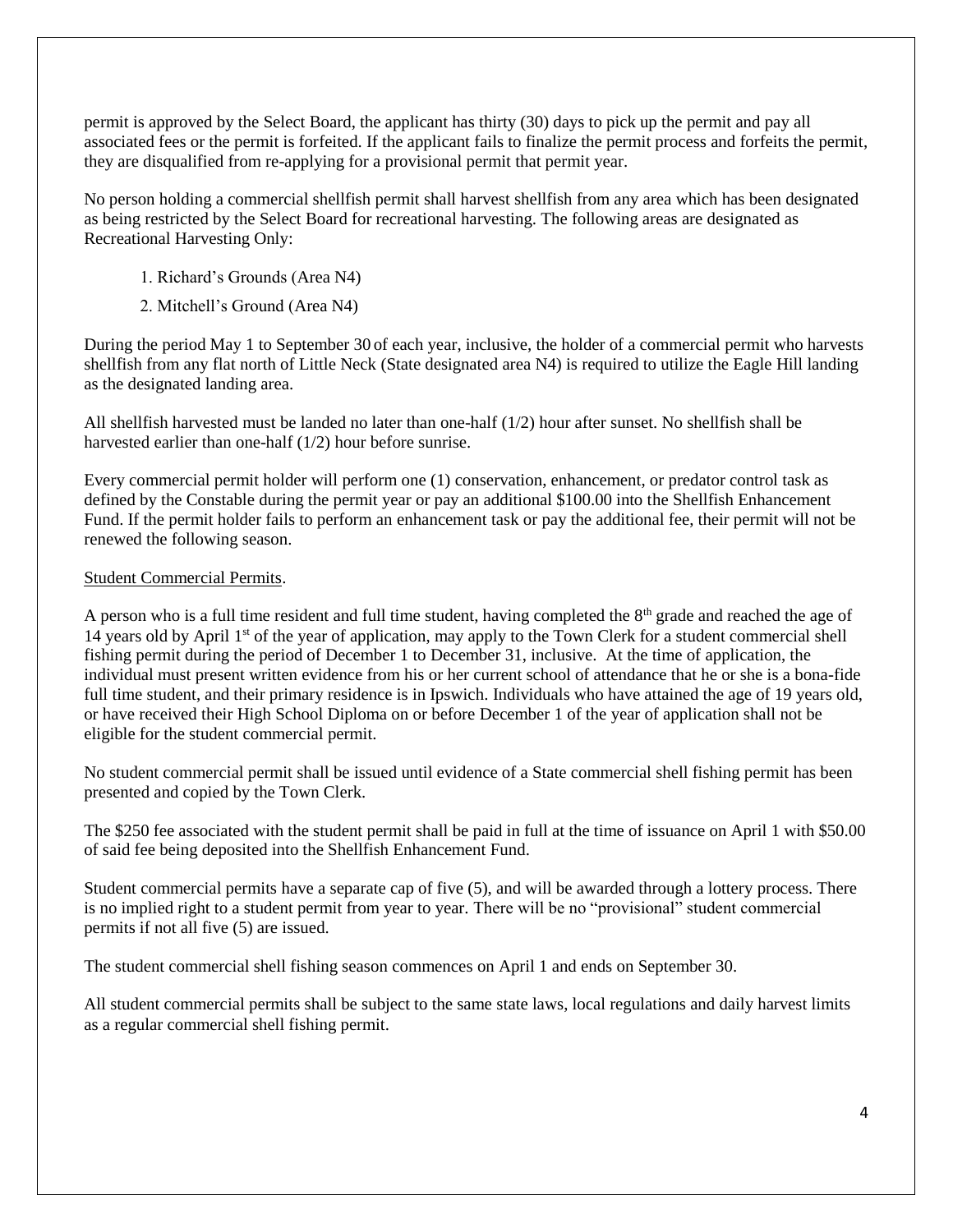# **SECTION 4 - RESIDENT RECREATIONAL PERMITS**

No person with a Recreational Permit shall take shellfish or marine worms for commercial purposes.

An Ipswich resident or Ipswich summer resident, as defined above, may be granted a permit to harvest shellfish by means of his or her own labor for personal use. The following harvest limits apply to recreational permits:

# Daily Limit:

One (1) 10-quart pail of soft-shelled clams One (1) 10-quart pail of mussels One (1) 10-quart pail of quahogs Thirty (30) sea clams Three dozen (36) marine worms One (1) 10-quart pail of razor clams Thirty (30) oysters (Oct 1 through April 30)

# Weekly Limit:

Two (2) 10-quart pails of soft-shelled clams

Two (2) 10 quart pails of mussels

Two (2) 10-quart pails of quahogs

Two (2) 10-quart pails of razor clams

Sixty (60) sea clams

Six dozen (72) marine worms

Sixty (60) oysters (Oct 1 through April 30)

The fee for a resident Recreational Permit is \$30.00 per year, plus \$10.00 payable to the Shellfish Enhancement Fund.

A Recreational Permit may be granted to Ipswich residents who are seventy (70) years of age or older or on active-duty military service upon payment of \$10.00 to the Shellfish Enhancement Fund. The permit year is January 1-December 31, and permits must be renewed each year.

# **SECTION 5 - RESIDENT RECREATIONAL FAMILY PERMITS**

No person with a Resident Recreational Family Permit shall harvest shellfish or marine worms for commercial purposes.

A head-of-household whose principal year-round domicile is within the Town of Ipswich may be granted a resident family permit to harvest shellfish and marine worms. The recreational family permit will include said head-of-household, his or her spouse living within the same domicile, his/her children fourteen (14) years of age or younger, and any other person fourteen (14) years of age or younger living within the same domicile whose legal guardian is the said head-of-household or spouse).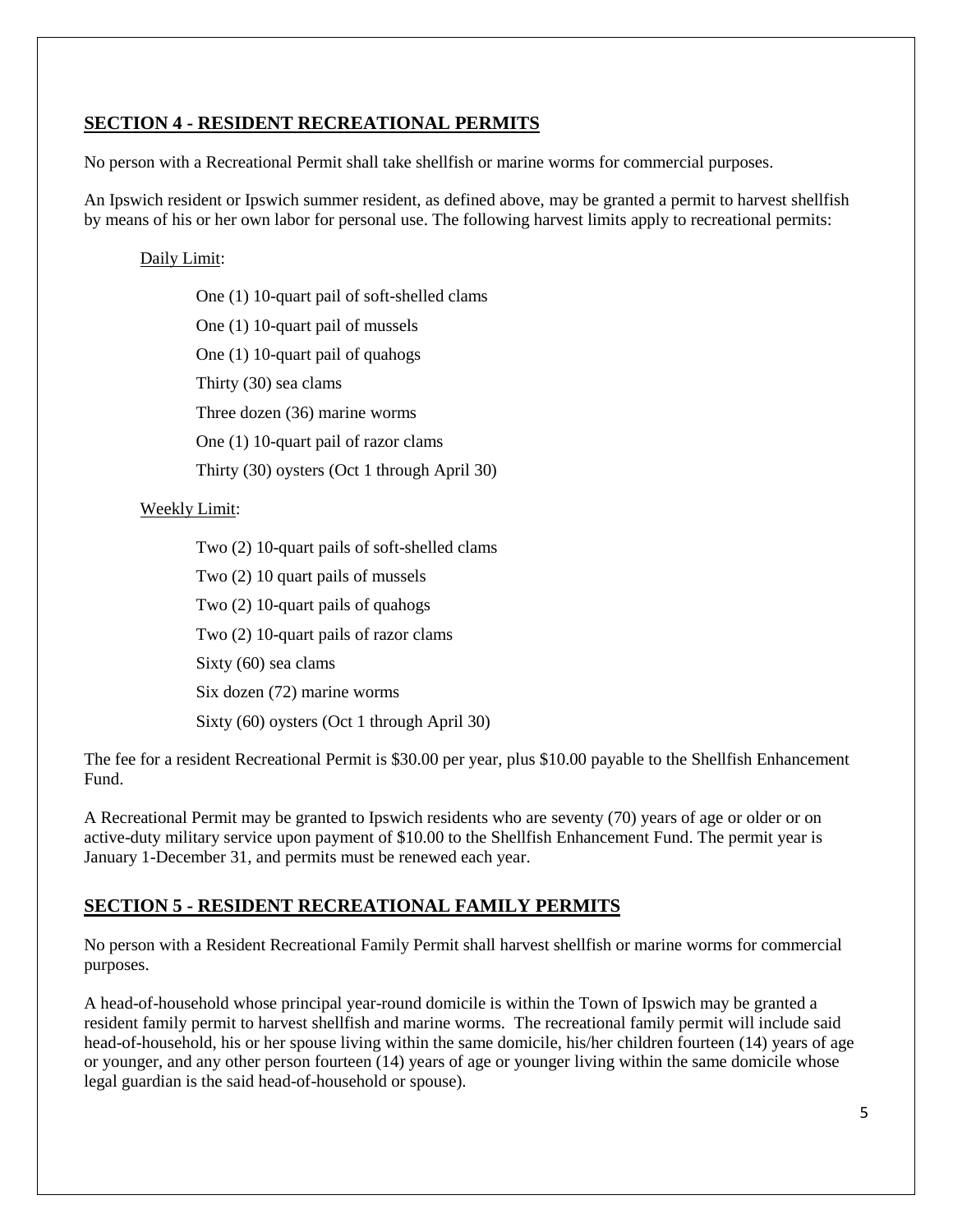The head-of-household, in whose name the permit is issued, MUST be present while members of the household are harvesting shellfish or marine worms.

No applicant will be granted a family permit in his or her name if the applicant is the holder of a resident commercial shellfish permit.

Regardless of the number of persons digging at any one time, the total amount of shellfish and marine worms harvested under the recreational family permit shall not exceed the following daily and weekly limits:

#### Daily Limit:

Two (2) 10-quart pails of soft-shelled clams Two (2) 10-quart pails of mussels Two (2) 10-quart pails of quahogs Thirty (30) sea clams Six dozen (72) marine worms Two (2) 10-quart pails of razor clams Thirty (30) oysters (Oct 1 through April 30)

## Weekly Limit:

Four (4) 10-quart pails of soft-shelled clams

Four (4) 10-quart pails of mussels

Four (4) 10-quart pails of quahogs

Sixty (60) sea clams

Twelve dozen (144) marine worms

Four (4) 10-quart pails of razor clams

Sixty (60) oysters (Oct 1 through April 30)

The fee for a Resident Recreational Family Permit is \$40.00 per year, plus \$10.00 payable to the Shellfish Enhancement Fund.

# **SECTION 6 - NON-RESIDENT RECREATIONAL PERMITS**

No person holding a Recreational Permit shall harvest shellfish or marine worms for commercial purposes.

A Massachusetts resident who is not a resident of the Town of Ipswich may be granted a permit for the harvesting of shellfish or marine worms.

The permit fees for a Massachusetts resident who is not a resident of Ipswich are \$20.00 per day or \$150.00 per calendar year, plus \$10.00 payable to the Shellfish Enhancement Fund for the annual permit. There is a limit of two (2) daily permits per week.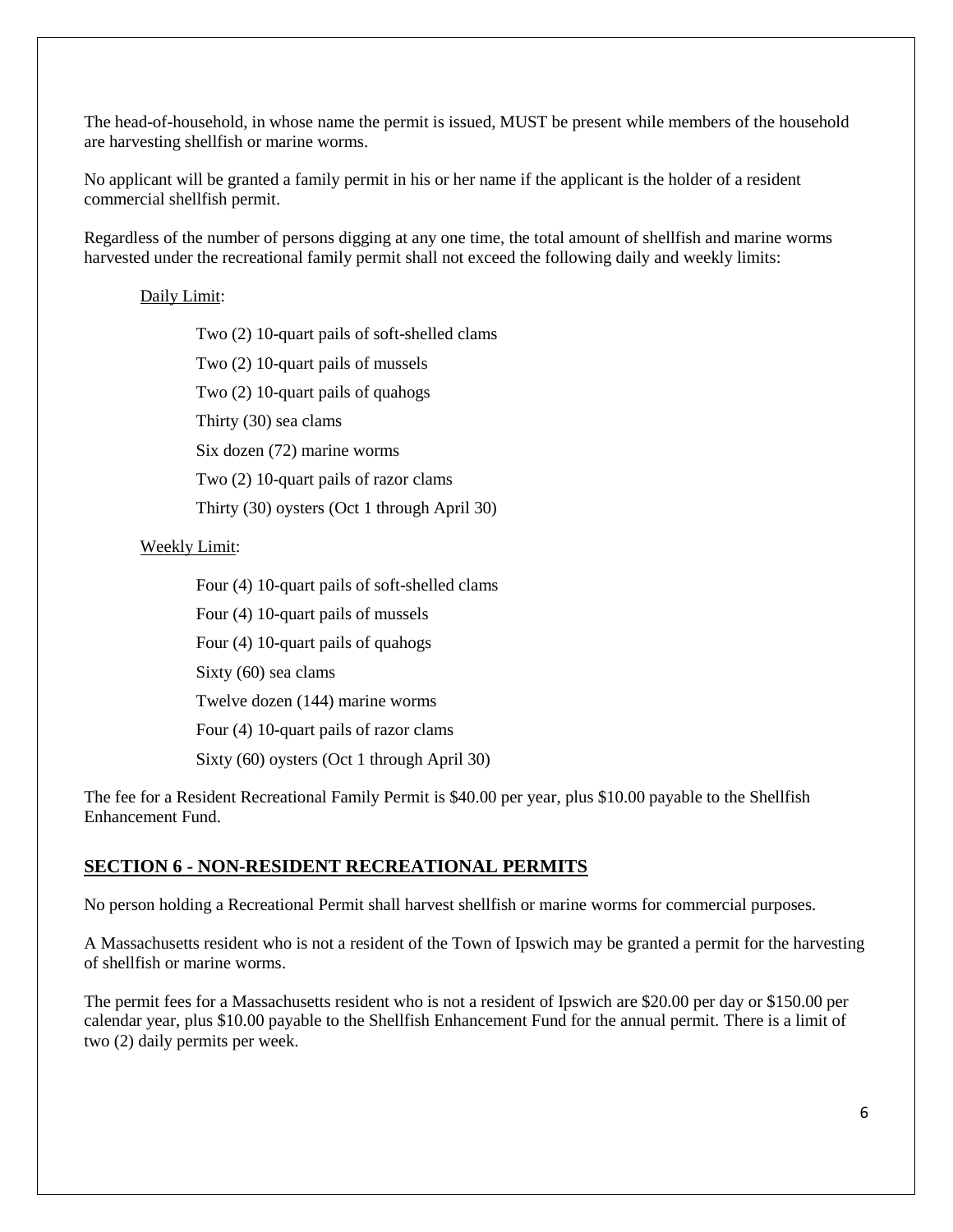#### Non-Resident Massachusetts Veterans:

The permit fee for a Massachusetts Veteran (as defined by the Commonwealth of Massachusetts [\(https://www.sec.state.ma.us/cis/cisvet/vetdefin.htm\)](https://www.sec.state.ma.us/cis/cisvet/vetdefin.htm)) who is not a resident of Ipswich is \$30.00 per calendar year plus \$10.00 payable to the Shellfish Enhancement Fund.

The fee for a Massachusetts Veteran (as defined by the Commonwealth of Massachusetts ([https://www.sec.state.ma.us/cis/cisvet/vetdefin.htm\)](https://www.sec.state.ma.us/cis/cisvet/vetdefin.htm)) who is seventy (70) years of age or older and not a resident of Ipswich is \$10.00 per calendar year payable to Shellfish Enhancement Fund.

To be eligible for the Veteran's fee, proof of Veteran status and Massachusetts residency must be presented with application.

#### Out of State Residents:

Out-of-state residents may be issued a 1-day recreational shellfish permit under the following conditions:

- a. They identify in the application the name and permit number of the Ipswich resident holding a valid shellfish permit (whether recreational or commercial) who will accompany them.
- b. They must be accompanied while harvesting by the sponsoring permit holder on the day specified on the permit.
- c. A fee of \$20.00 is paid at the time of the application.
- d. Once each year, any active-duty member of the Armed Forces of the United States may be issued a permit exempt from the fee. All other requirements for the issuance of this permit shall apply.
- e. There is a limit of two (2) daily permits per week.

The total amount of shellfish and marine worms harvested under the non-resident recreational permit shall not exceed the following daily and weekly limits:

#### Daily Limit:

One (1) 10-quart pail of soft-shelled clams

One (1) 10-quart pail of mussels

One (1) 10-quart pail of quahogs

Thirty (30) sea clams

Three dozen (36) marine worms

One (1) 10-quart pail of razor clams

Thirty (30) oysters (Oct 1 through April 30)

#### Weekly Limit:

Two (2) 10-quart pails of soft-shelled clams

Two (2) 10 quart pails of mussels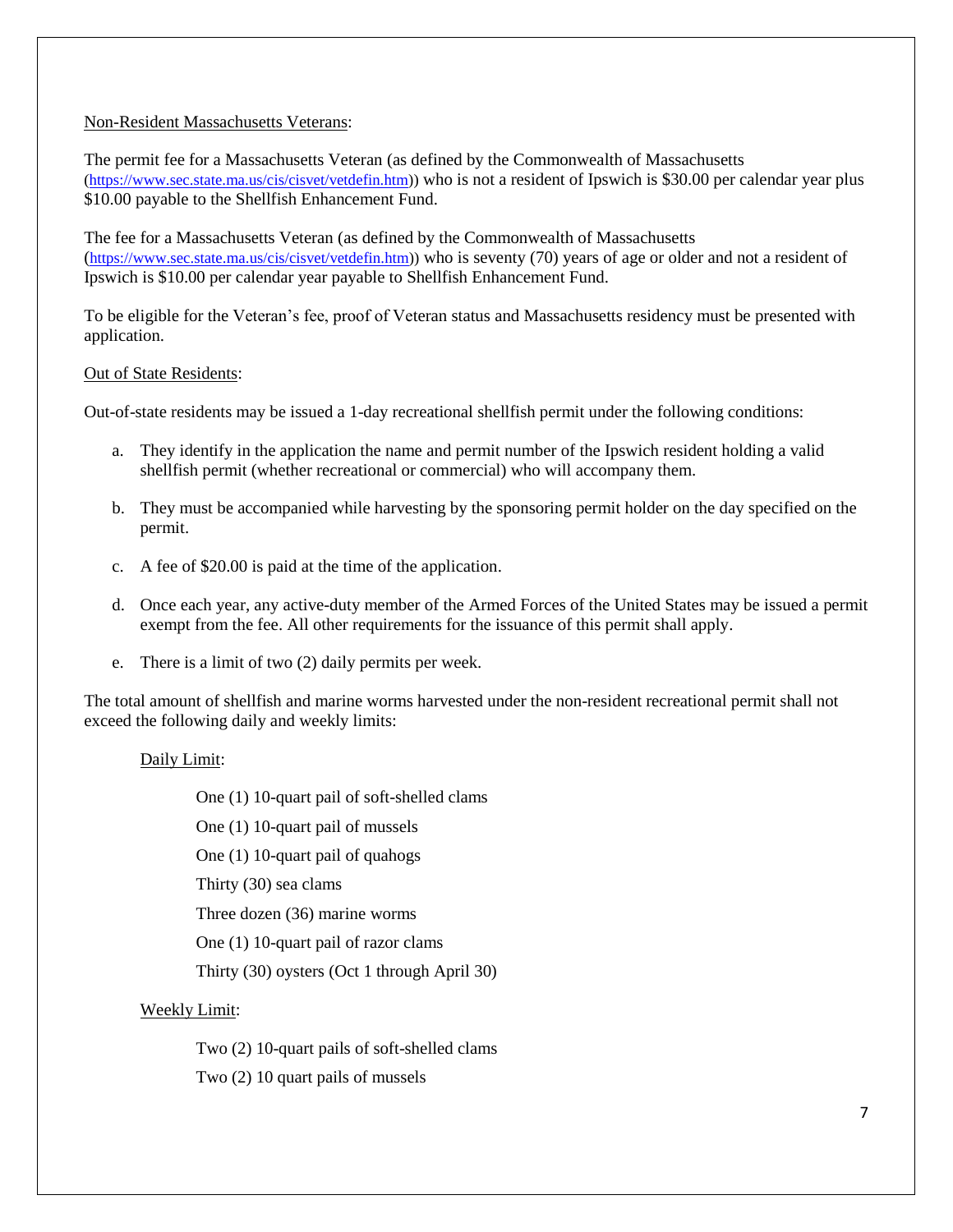Two (2) 10-quart pails of quahogs Two (2) 10-quart pails of razor clams Sixty (60) sea clams Six dozen (72) marine worms Sixty (60) oysters (Oct 1 through April 30)

# **SECTION 7 – OTHER PERMIT RESTRICTIONS**

No person holding any type of Recreational Permit shall harvest shellfish or marine worms for commercial purposes.

All recreational shellfish permits shall be displayed in a visible manner on outer clothing while harvesting shellfish in the Town of Ipswich.

All recreational permits shall terminate on December 31 of each year.

All commercial permits, except student commercial permits, shall terminate on March 31 of each year.

All student commercial permits shall terminate on September 30 each year.

The selling of Sea Clams and American Oysters is prohibited under any permit.

# **SECTION 8 - LEGAL SIZE OF SHELLFISH**

Minimum Size Limit:

| Soft-shell clams "Mya arenaria"          | 2 inches in length |
|------------------------------------------|--------------------|
| Quahogs "Mercenaria mercenaria"          | 2 inches in length |
| Sea clams "Spisula solidissima"          | 5 inches in length |
| Razor clams "Ensis directus"             | 5 inches in length |
| American Oysters "Crassostrea virginica" | 3 inches in length |
|                                          |                    |

No person shall harvest or have in his or her possession any shellfish less than the minimum size limit in the amount of more than five percent (5%) by count.

# **SECTION 9 - CLAM FORKS AND CONTAINERS**

No person shall harvest soft-shelled or razor clams from any flats in the Town of Ipswich except with a clam fork, the form of which is to be approved by the Shellfish Constable and/or the Select Board. No other digging instrument or method is permitted.

No person issued any type of recreational permit shall harvest shellfish on any of the shellfish harvesting areas in the Town of Ipswich unless said person has in his or her possession and utilizes no larger than a 10-quart container.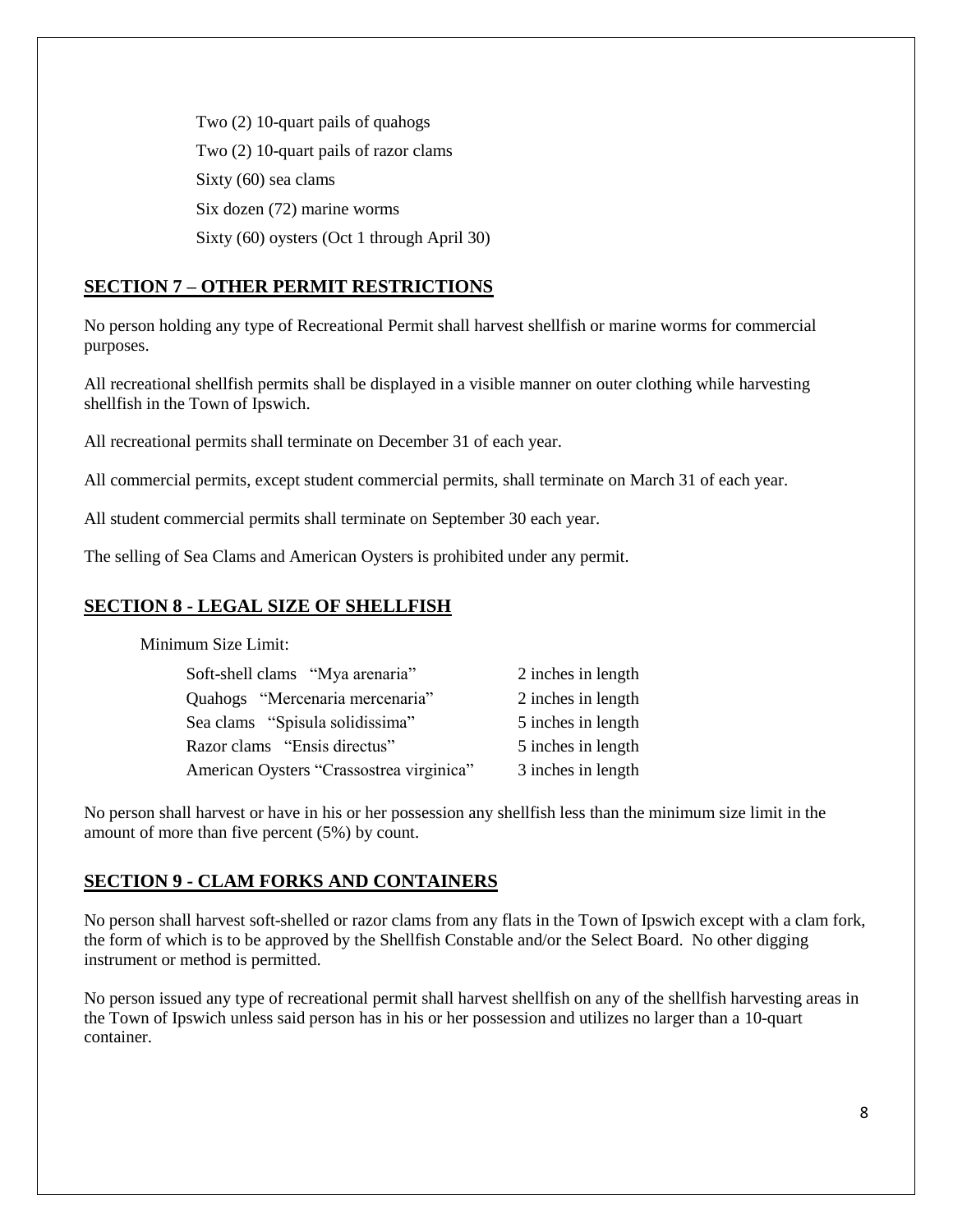# **SECTION 10 - CLOSING OF FLATS**

No shellfish or marine worms shall be harvested during the hours of one-half (1/2) hour after sundown until onehalf ( $1/2$ ) hour before sunrise.

The harvesting of oysters is prohibited between May 1 and September 30, inclusive.

From May 1 until September 30, inclusive, all areas are closed for the harvesting of shellfish every Sunday. On the rare occasion when there is a rain closure, and opening day would normally be a Sunday, that Sunday only, harvesting shall be allowed during the period May 1 through September 30 when posted.

Any person, with or without a shellfish permit, who harvests shellfish from the shellfish harvesting areas in the Town of Ipswich that have by order, proclamation, rules, or notice, been declared posted, or ordered to be closed for the harvesting of shellfish, shall be punished as prescribed in Section 14.

# **SECTION 11 – OTHER AUTHORITY OF THE SELECT BOARD, SHELLFISH CONSTABLES AND IPSWICH POLICE OFFICERS**

The Select Board has the authority to open, close and/or otherwise control and restrict the shellfish harvesting areas or a portion thereof for the harvesting of shellfish or marine worms as it deems necessary and desirable. In the event a shellfish harvesting area or portions thereof are in need of an emergency closure, restrictions or controls, the Shellfish Constable or Chief of Police may act without the authorization of the Select Board to close, restrict or control said area until the issue can be legally heard by the Select Board.

The Shellfish Constables and/or Ipswich Police Officers are authorized to enforce these rules and regulations and prosecute any person or persons who violate any law or regulations governing the harvesting of shellfish in the Town of Ipswich.

In the event a Shellfish Constable, a Deputy Shellfish Constable, or an Ipswich Police Officer confiscates shellfish, he/she shall sell or reseed the shellfish at the direction of the Shellfish Constable. All receipts from a sale must be deposited in the Town treasury.

# **SECTION 12 - CONFORMANCE TO STATE AND LOCAL LAW**

The holders of permits issued for the harvesting of shellfish must at all times conform to the provisions of Chapter 130 of the Massachusetts General Laws, as amended, all local rules and regulations, and any subsequent amendments thereto.

# **SECTION 13 - SHELLFISH GRANT REGULATIONS**

The Town of Ipswich advocates and supports the orderly development of private aquaculture that is complementary to the continuing development of the Town's shellfishery. In consideration of approval of any aquaculture grant, the Town is obligated to protect and preserve the existing fisheries and to minimize the impact on other uses of the marine environment. The right of public navigation through a grant area shall not be infringed upon, except in areas containing approved equipment. The size and scope of the grant shall co-exist with, and not diminish, the common property commercial and recreational shellfisheries and other existing waterrelated activities.

Shellfish grants may be approved by the Select Board, subject to the following conditions: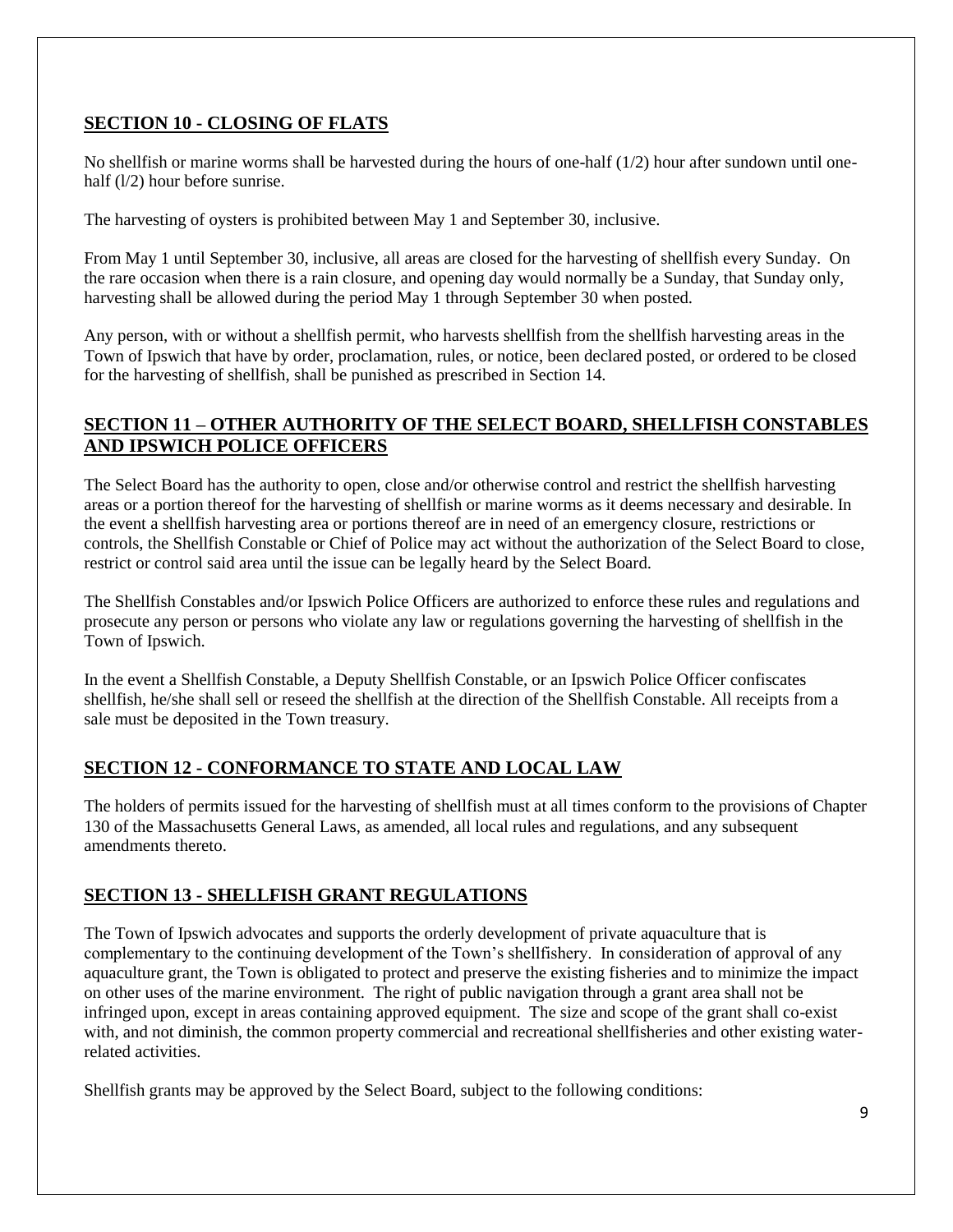#### A. General Provisions

- 1. Grants shall be issued only for the purpose of farming soft-shell clams.
- 2. The Select Board may issue a moratorium on the issuance of new grants.
- 3. The maximum size of a grant shall be one (1) acre.
- 4. An individual may not hold more than one (1) grant at any time.
- 5. Grants shall be issued only to individuals holding a Town of Ipswich commercial clamming permit.
- 6. Each grant shall be held individually, and the grantee shall be responsible for the care of his/her grant.
- 7. Potential grant sites shall be reviewed by the Shellfish Advisory Board. Grants shall be issued only in areas that have been identified as non-productive. It shall be the duty of the Shellfish Constable to identify, map, and present evidence before the Shellfish Advisory Board of the following:
	- (a) The area being considered is non-productive and has been non-productive for at least fifteen (15) years;
	- (b) If the proposed area is privately owned by an organization or individual, the owner will allow such use; and
	- (c) The proposed grant area is not in an area with significant conflicting uses, such as a mooring area, public beach, etc.

The Shellfish Constable's reports of the findings of non-productive areas and the report of the Shellfish Advisory Board regarding its review of the Shellfish Constable's report shall be forwarded to the Select Board in conjunction with any application.

- 8. All grants shall take effect on January 1 of each grant period and terminate on December 31 of each grant period.
- 9. All grants shall expire at the end of a twelve (12) year period. At this time, the private grant area and all shellfish remaining on the grant area shall return to the Town for public use.
- 10. The grantee shall file all reports relative to the activities of the grant, amounts harvested from the grant and any and all other information required by law or the issuing authority with the Chief of Police, the Shellfish Constable and the Town Clerk no later than December 31 of each year. Any and all fees shall be paid at this time.
- 11. An annual review of each grant will be conducted by the Shellfish Constable in order to determine reasonable production value.
- 12. The Shellfish Constable shall provide a summary report of all grant activities to the Select Board no later than January 30 of each year.

10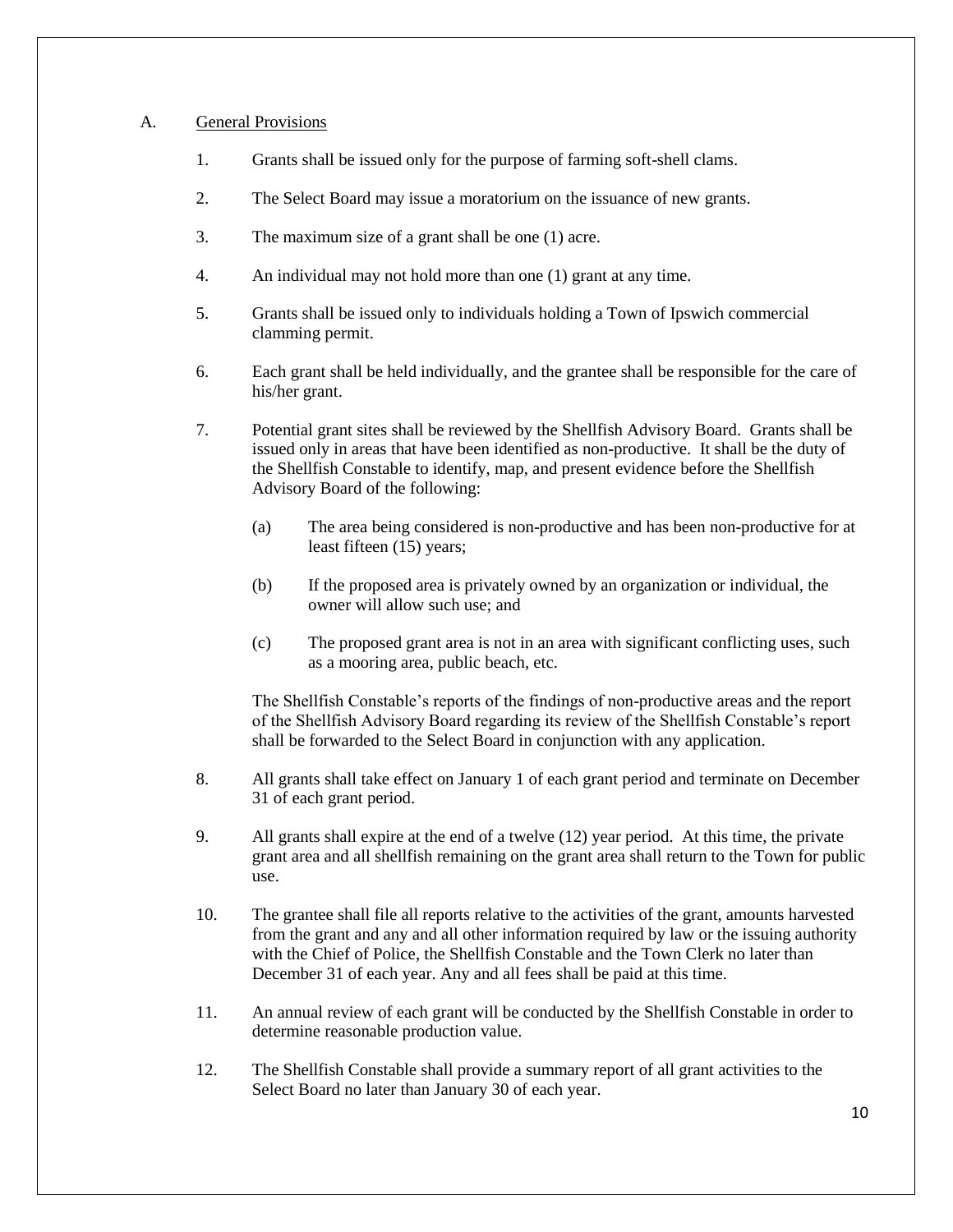- 13. There shall be no subleasing of any grant.
- 14. A copy of the grant map and official notification of the grant shall be posted by the Shellfish Constable on the bulletin board at the police station.
- 15. The Chief of Police, in consultation with the Shellfish Constable, shall have the authority to establish grant procedures in accordance with these regulations.
- 16. The Shellfish Constable may delegate certain requirements under this Section 13 to properly appointed and sworn Deputy Shellfish Constables.
- 17. In addition to any application fees, all other fees shall be established by applicable Massachusetts General Laws, c.130, § 62 & 64 at the maximum amount provided therein.
- 18. Where applicable, and as determined by the Shellfish Constable, all grantees are expected to adhere to the current version of the publication "*Best Management Practices for the Shellfish Culture Industry of Massachusetts*." This publication shall be kept on file by the Chief of Police and the Shellfish Constable. A copy shall be provided to all approved grantees.
- 19. All grants are subject to the provisions of Chapter 130 of the General Laws of Massachusetts, and all other applicable federal, state and local regulations.
- 20. Except as noted in this Section 13, all other Shellfish Rules and Regulations and pollution and red tide closures shall apply to shellfish grants.
- B. Initial Application
	- 1. Applicants for new grant shall complete and submit all information required on the Town's application form, signed under the pains and penalties of perjury, to the Chief of Police during the period of four (4) days immediately following the Labor Day holiday. This is the only time period that new applications will be accepted.
	- 2. A fee of One Hundred (\$100.00) Dollars, payable to the Town of Ipswich, shall be submitted to the Chief of Police with the grant application.
	- 3. All local tax obligations must be paid.
	- 4. As part of the application, the applicant must submit an aquaculture plan acceptable to the Shellfish Advisory Board and to the Shellfish Constable that encompasses all aspects of the planned activities on the grant.
	- 5. Following the receipt of a grant application, the Chief of Police shall consult with the Select Board to establish a public hearing date.
	- 6. Each time a new grant area becomes available, it will be awarded by a new lottery.
	- 7. An initial grant shall be for a period of three (3) years. By August 31 of the third year, the Shellfish Constable shall determine if productivity in accordance with the aquaculture plan filed with the original application has been demonstrated.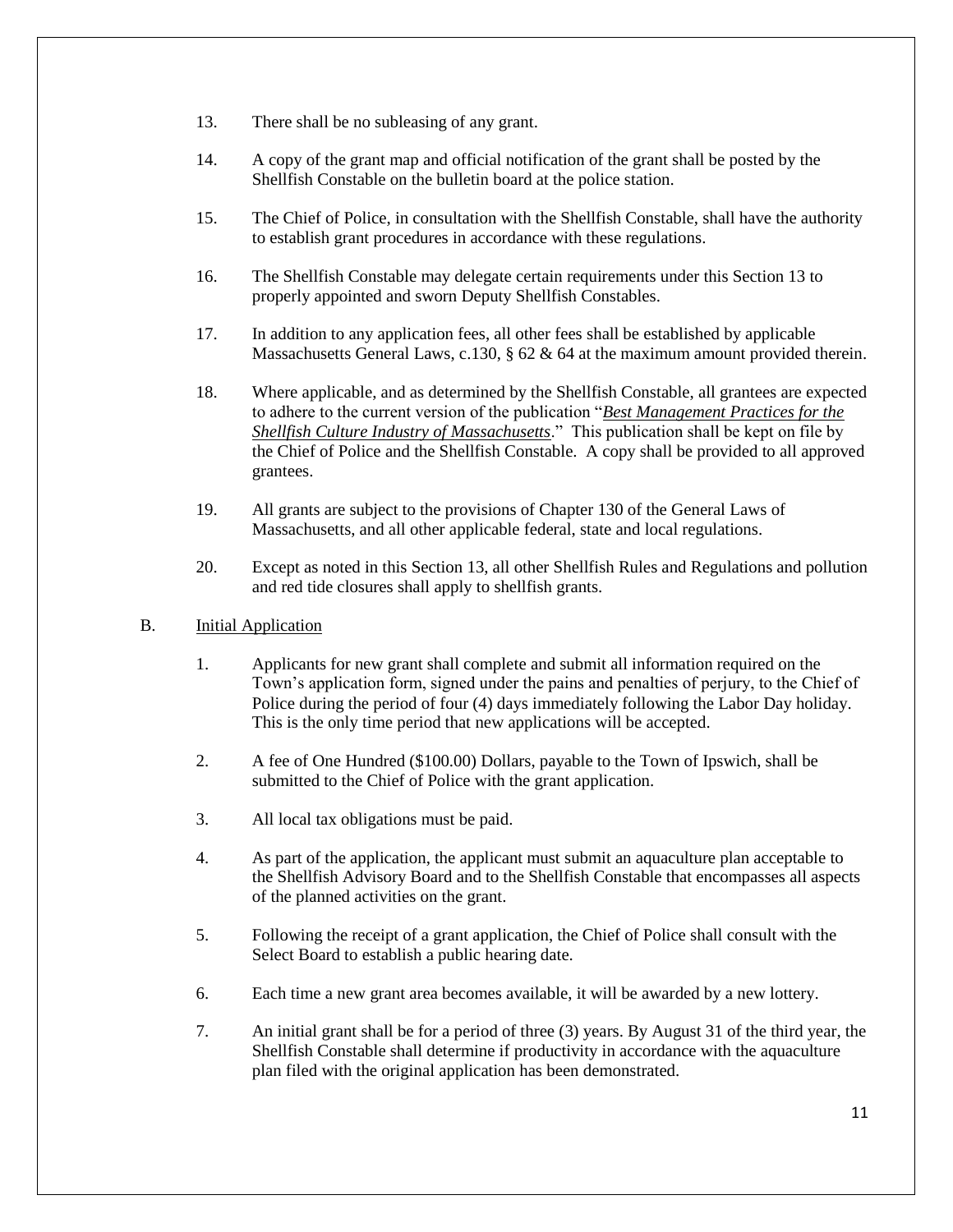# C. Renewal

- 1. A grant may be renewed up to a maximum of twelve (12) years. Renewals will be granted in three year increments. During the first renewal period, the first year would require a further increase in productivity as determined by area worked or harvest of at least 10%; the second year, at least 20%; and the third year, at least 30%. The Shellfish Constable shall monitor and report to the Select Board each year as to whether or not these standards have been met. The Shellfish Constable's reports shall be due to the Select Board as follows:
	- (a) Year 1: Constable's report due by December 31.
	- (b) Year 2: Constable's report due by December 31.
	- (c) Year 3: Constable's report shall be due by August 31.

Failure to meet said productivity standards may result in the forfeiture of the grant.

- 2. All applications for renewal shall be submitted in a manner consistent with these rules and regulations and in a form as determined by the Chief of Police.
- 3. All applications for renewal shall be submitted to the Chief of Police during the period of four (4) days immediately following the Labor Day holiday. This is the only time period that renewal applications will be accepted.
- 4. Time deadlines for renewals shall be strictly enforced.
- 5. A renewal application fee of One Hundred (\$100.00) Dollars, payable to the Town of Ipswich, shall be submitted along with the renewal application.
- 6. Grantees shall provide any and all information requested by the Shellfish Constable as may be necessary for the Shellfish Constable to determine the viability of the grant.
- 7. Approval of any aquaculture grant renewal shall be subject to all applicable federal, state and local laws, rules and regulations in force and as amended from time to time.

#### D. Harvesting

- 1. The daily harvest limit from any grant shall be twice the daily limit in Section 3 of the Shellfish Rules and Regulations.
- 2. The grantee must notify the Shellfish Constable at least twenty-four (24) hours in advance for each day harvesting is planned on the grant.
- 3. The grantee shall be prohibited from harvesting from any other area on any day that shellfish are harvested from his or her grant.
- 4. One additional harvester may assist the grantee, provided that:
	- (a) The assisting harvester holds a Town of Ipswich commercial shellfish permit.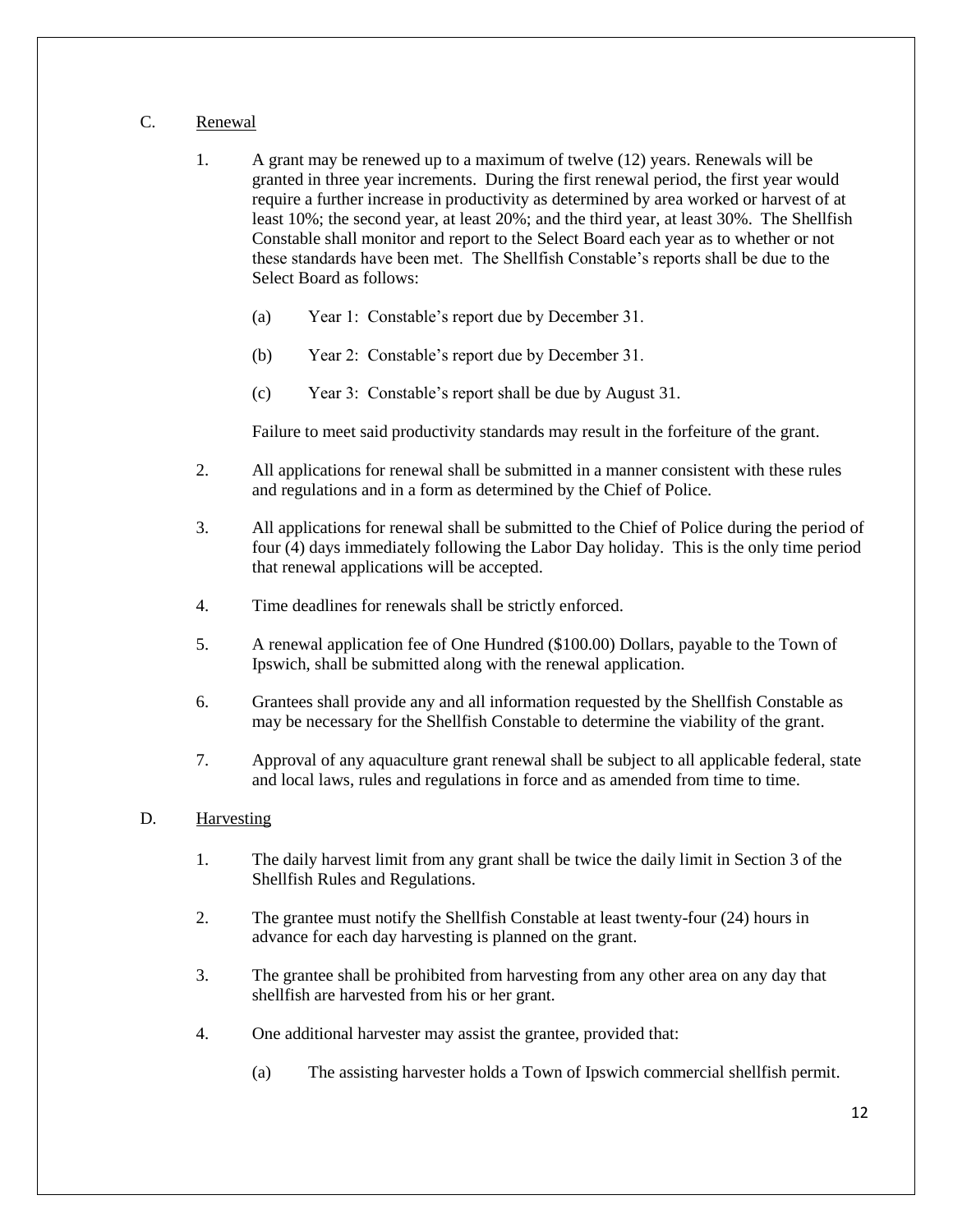- (b) The total of the combined harvest from the grant area does not exceed the daily harvest limit set forth in Subsection D.1 of this Section 13.
- (c) The additional harvester is prohibited from harvesting from any other area on any day he/she harvests from the grant.
- (d) The Shellfish Constable is notified at least twenty-four (24) hours in advance of the name of the additional harvester.

#### E. Farming Activities

- 1. Following the issuance of a grant, and prior to any work being done in the grant area, the grantee shall:
	- (a) Provide the Town Clerk with the required fees.
	- (b) In the presence of the Shellfish Constable, properly mark the boundaries of the grant with approved wood or metal stakes and approved form of floatation devices and/or painted markers sufficient to properly identify all pertinent boundaries of the grant.
- 2. Prior to any work commencing on a grant, the grantee shall mark any and all gear placed upon flats or in waterways so as to identify ownership in a manner determined by the Shellfish Constable. The grantee shall be responsible for the proper care and security of any and all gear placed upon flats and in waterways.
- 3. Additional persons will be allowed to work on the grant, provided he/she holds a Town of Ipswich commercial shellfish permit.
- 4. At least twenty-four (24) hours prior to the commencement, the grantee shall notify the Shellfish Constable of the nature of all farming activities expected to be performed on the grant, as well as the name of any other participant.
- 5. The grantee must be present when any and all work is performed on the grant.
- 6. In the event of illness of the grantee, the Shellfish Constable shall be notified and, if appropriate, may allow work to be performed in the grantee's absence, provided that the provisions of this Subsection E are adhered to.
- 7. A grantee is prohibited from transplanting any size shellfish.
- 8. A grantee shall purchase seed only from organizations properly licensed and certified for this business by the Commonwealth of Massachusetts. In all instances of seed purchase and prior to introduction of seed onto any flat, the grantee shall provide documentation to the Shellfish Constable identifying source of said seed.
- 9. The grantee assumes all liability for all gear and tackle used on the grant. All gear must be maintained in a safe and proper manner so as to prevent any incidental obstacles or damage to safe passage, navigation and the environment.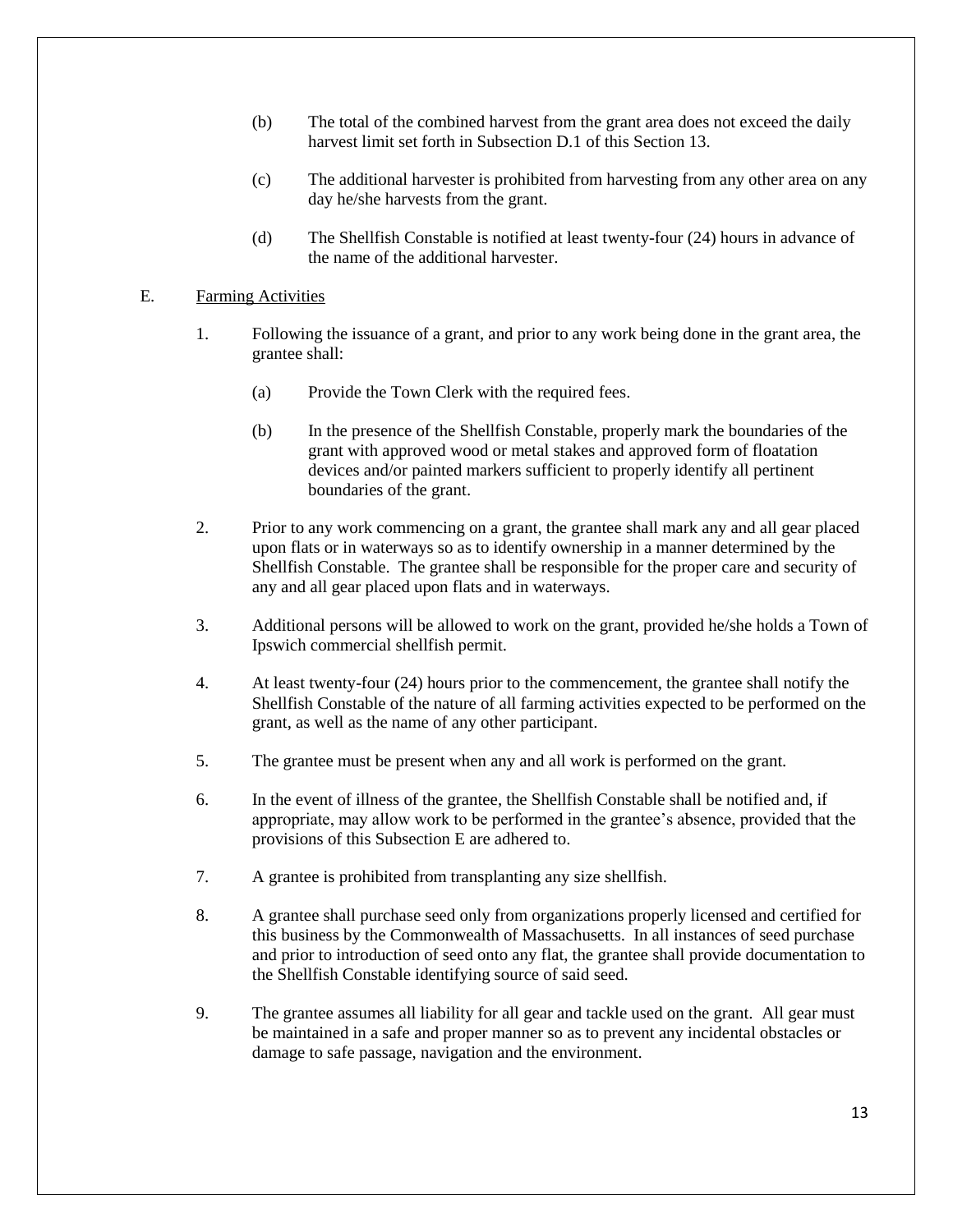10. If, in the judgement of the Shellfish Constable, any gear must be removed from the grant, it shall be the responsibility of the grantee to remove said gear. Within seven (7) days following issuance of an order by the Shellfish Constable to remove the gear, if the grantee has not complied with this order, the Town may cause such gear to be removed at the expense of the grantee.

# F. Enforcement and Penalties

- 1. Any information on a grant application that is determined to be untruthful, before or after approval of any grant application, may be grounds for denial or forfeiture of a grant.
- 2. In addition to any other penalty as determined by law, it shall be considered a violation to dig or remove shellfish from a shellfish grant, not being the grantee or a person named as a harvester by the grantee. Following a hearing and determination before the Select Board, the penalty for digging or removing shellfish illegally from a grant area will be the revocation of the Town of Ipswich commercial shellfish permit for one year. At the end of the revocation period, any person wishing to reestablish his/her commercial shellfish permit may do so through an initial application and will be subject to the commercial permit cap.
- 3. In addition to any other penalty as determined by law, following a hearing before the Select Board, any person holding a shellfish permit issued by the Town of Ipswich who has been found to have caused malicious damage to a private grant or the equipment thereon, or to the Town of Ipswich's public aquaculture program or the equipment thereon, shall have his/her permit revoked for one (1) year. Reinstatement of a commercial shellfish permit shall be subject to the initial application process and shall be subject to the commercial permit cap.
- 4. Any grant shall be declared void and forfeited if the holder of same ceases to be a resident of the Town of Ipswich.
- 5. If a grantee's commercial shellfish permit is revoked for any reason, the grant shall be immediately forfeited.
- 6. Failure to comply with any of the aforementioned laws, rules and regulations shall be cause to revoke the grant following a hearing before the Board of Selectmen.
- 7. If a grant is revoked or forfeited, all shellfish on the grant shall become the property of the Town of Ipswich.
- 8. The holder of a grant that has been revoked or forfeited shall not be eligible to apply for a new grant for a period of five years and shall be subject to the initial application procedures.

### G. Authority

These regulations are adopted pursuant to M.G.L. c. 130, §§ 52 and 57, and are intended to establish uniform rules and policies for the issuance of shellfish aquaculture licenses under M.G.L. c. 130, § 57, and for the enforcement thereof. Nothing in these regulations shall be deemed or interpreted to limit or impair the rights or authority of the Director of the Division of Marine Fisheries, or of the public, under said chapter.